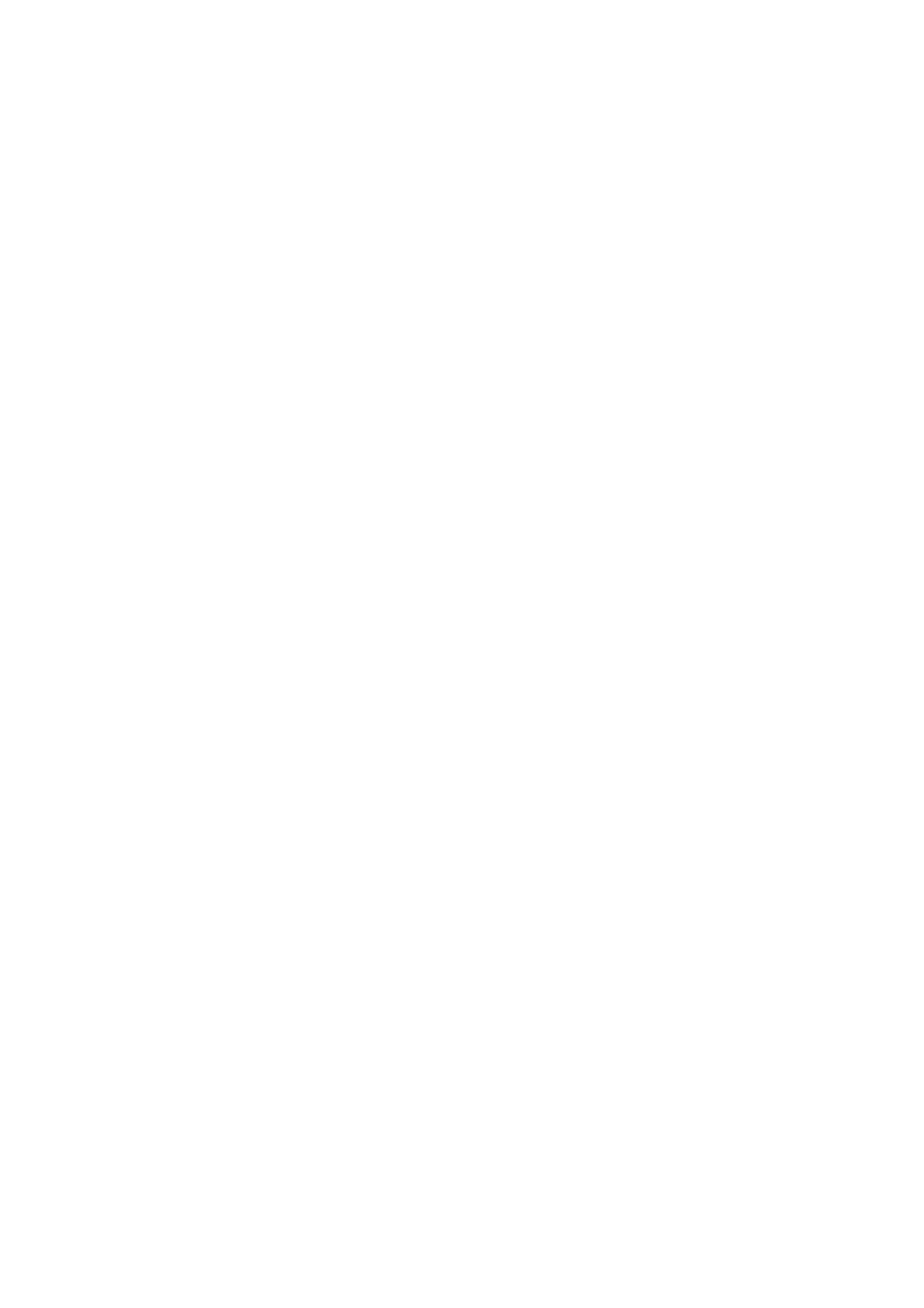# Second Additional Protocol to the General Regulations of the Universal Postal Union

Table of contents

#### Article

| L.     | (Art. 103 amended)        | <b>Functions of Congress</b>                                            |
|--------|---------------------------|-------------------------------------------------------------------------|
| Ш.     | (Art. 104 amended)        | Rules of Procedure of Congresses                                        |
| III.   | (Art. 105 amended)        | Observers to the Union's bodies                                         |
| IV.    | (Art. 106 amended)        | Composition and functioning of the CA                                   |
| V.     | (Art. 107 amended)        | Functions of the CA                                                     |
| VI.    | (Art. 108 amended)        | Organization of CA sessions                                             |
| VII.   | (Art. 109 amended)        | Observers                                                               |
| VIII.  | (Art. 110 amended)        | Reimbursement of travel expenses                                        |
| IX.    | (Art. 112 amended)        | Composition and functioning of the POC                                  |
| Х.     | (Art. 113 amended)        | Functions of the POC                                                    |
| XI.    | (Art. 114 amended)        | Organization of POC sessions                                            |
| XII.   | (Art. 115 amended)        | <b>Observers</b>                                                        |
| XIII.  | (Art. 116 amended)        | Reimbursement of travel expenses                                        |
|        |                           |                                                                         |
| XIV.   | (Art. 117bis added)       | <b>Coordination Committee for the Permanent Bodies of the Union</b>     |
| XV.    | (Art. 123 amended)        | Representatives of the Consultative Committee at the Council of         |
|        |                           | Administration, the Postal Operations Council and Congress              |
| XVI.   | (Art. 127 amended)        | Duties of the Director General                                          |
|        | XVII. (Art. 130 amended)  | Preparation and distribution of documents of the Union bodies           |
|        | XVIII. (Art. 138 amended) | Procedure for submitting proposals to Congress                          |
|        | XIX. (Art. 144 amended)   | Entry into force of the Regulations and of the other decisions adopted  |
|        |                           | between Congresses                                                      |
| XX.    | (Art. 146 amended)        | Regulation of member countries' contributions                           |
| XXI.   | (Art. 150 amended)        | Contribution classes                                                    |
|        | XXII. (Art. 152 amended)  | Organization of user-funded subsidiary bodies                           |
| XXIII. |                           | Entry into force and duration of the Additional Protocol to the General |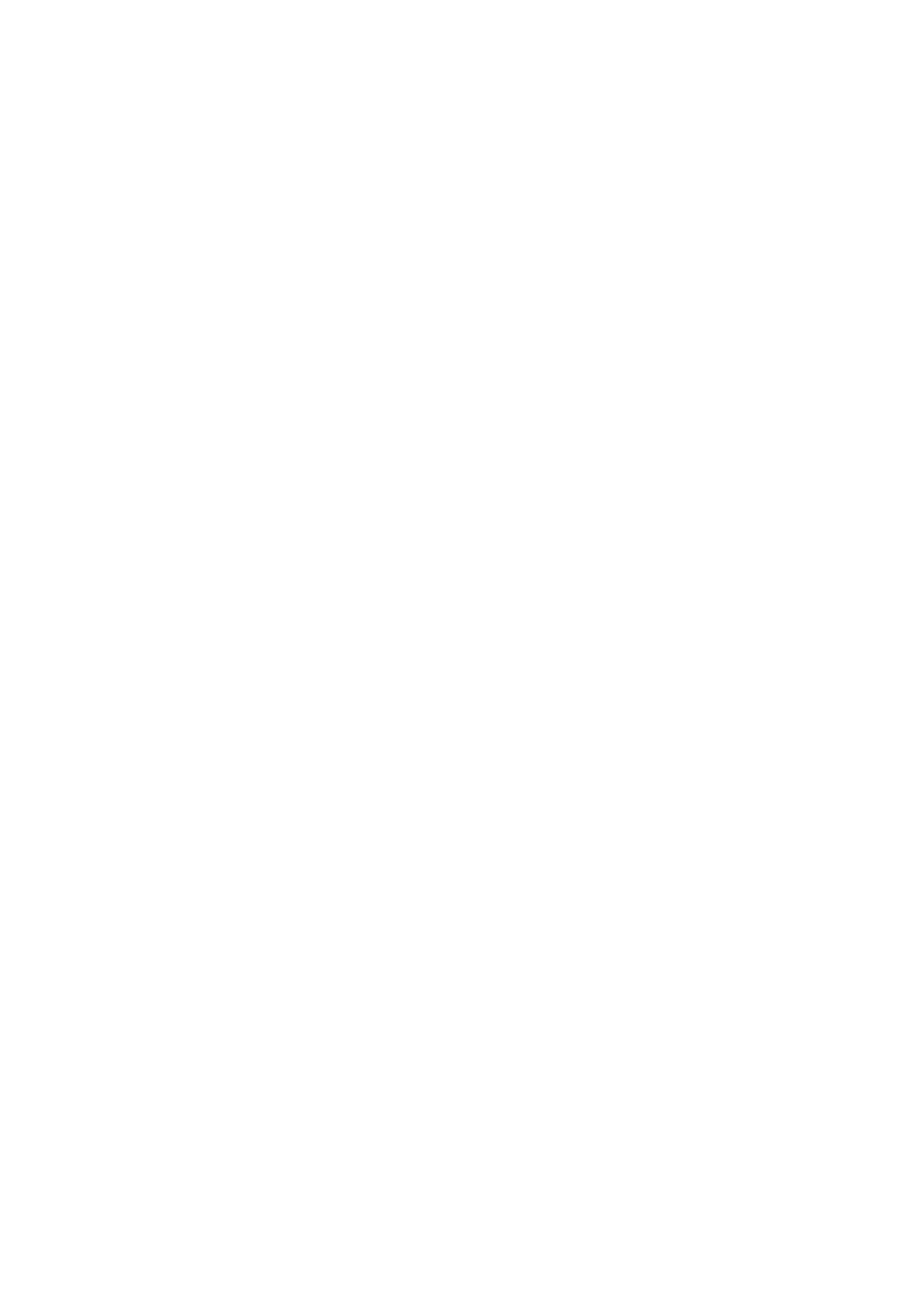# Second Additional Protocol to the General Regulations of the Universal Postal Union

The plenipotentiaries of the governments of the member countries of the Universal Postal Union, having met in Extraordinary Congress at Addis Ababa, in view of article 22.2 of the Constitution concluded at Vienna on 10 July 1964, have, by common consent and subject to article 25.4 of the Constitution, adopted the following amendments to the General Regulations.

Article I (Art. 103 amended) Functions of Congress

1 On the basis of proposals by member countries, the Council of Administration and the Postal Operations Council, Congress shall:

- 1.1 determine the general principles for achieving the object and purpose of the Union set out in the Preamble and article 1 of the Constitution;
- 1.2 consider and adopt, where appropriate, proposals for amendments to the Constitution, General Regulations, Convention and Agreements submitted by member countries and the Councils, in accordance with article 29 of the Constitution and article 138 of the General Regulations;
- 1.3 set the date for the entry into force of the Acts;
- 1.4 adopt its Rules of Procedure and the amendments to those Rules;
- 1.5 consider the comprehensive reports on the work of the Council of Administration, the Postal Operations Council and the Consultative Committee, covering the period from the previous Congress, presented by these respective bodies in accordance with articles 111, 117 and 125 of the General Regulations;
- 1.6 adopt the Union's strategy;
- 1.6bis approve the draft quadrennial UPU business plan;
- 1.7 fix the maximum amount of the Union's expenditure, in accordance with article 21 of the Constitution;
- 1.8 elect the member countries to sit on the Council of Administration and the Postal Operations Council**, in accordance with, inter alia, the electoral procedures laid down in the Congress resolutions pertaining to this matter**;
- 1.9 elect the Director General and Deputy Director General;
- 1.10 set in a Congress resolution the ceiling of the costs to be borne by the Union for the production of documents in Chinese, German, Portuguese and Russian.

2 Congress, as the supreme body of the Union, shall deal with such other questions concerning postal services.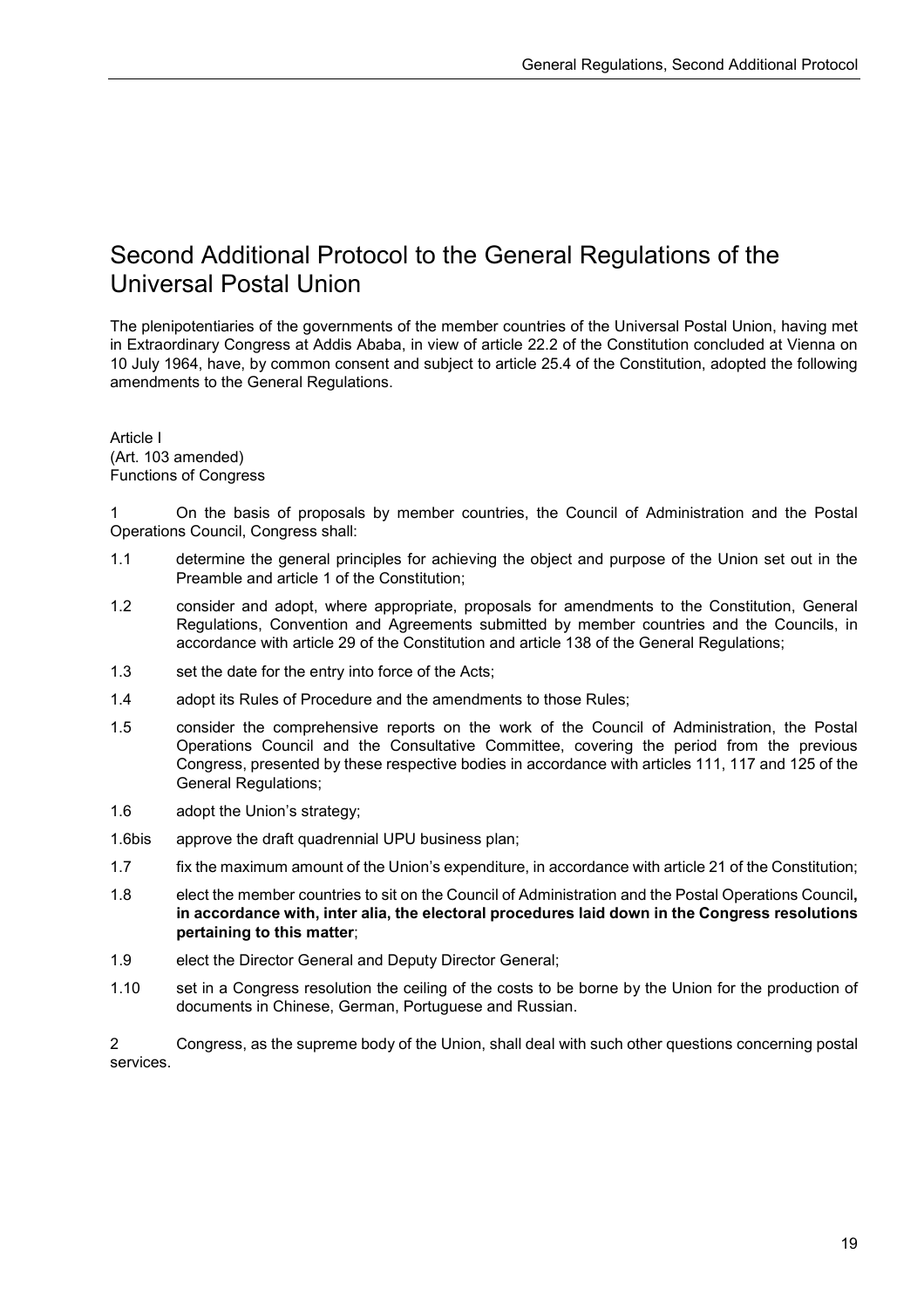Article II (Art. 104 amended) Rules of Procedure of Congresses

1 For the organization of its work and the conduct of its debates, Congress shall apply its Rules of Procedure.

2 Each Congress may amend its Rules of Procedure under the conditions laid down in those Rules of Procedure.

### **3 Paragraphs 1 and 2 shall also be applicable by analogy to Extraordinary Congresses.**

Article III (Art. 105 amended) Observers to the Union's bodies

1 The following entities shall be invited to participate in the plenary sessions and committee meetings of Congress, the Council of Administration and the Postal Operations Council as observers:

- **1.1 the** United Nations;
- 1.2 Restricted Unions;
- 1.3 members of the Consultative Committee;
- 1.4 entities authorized to attend Union meetings as observers by virtue of a resolution or decision of Congress.

2 The following entities, if duly designated by the Council of Administration in accordance with article 107.1.12 shall be invited to attend specific meetings of Congress as ad hoc observers:

2.1 specialized agencies of the United Nations and other intergovernmental organizations;

2.2 any international body, any association or enterprise, or any qualified person.

3 In addition to the observers defined in paragraph 1 of this article, the Council of Administration and the Postal Operations Council may designate ad hoc observers to attend their meetings in accordance with their Rules of Procedure, when this is in the interests of the Union and its bodies.

Article IV (Art. 106 amended) Composition and functioning of the CA

1 The Council of Administration shall consist of forty-one members who shall exercise their functions during the period between two successive Congresses.

2 The chairmanship shall devolve by right on the host member country of Congress. If that member country waives this right, it shall become a de jure member and, as a result, the geographical group to which it belongs shall have at its disposal an additional seat, to which the restrictive provisions of paragraph 3 shall not apply. In that case, the Council of Administration shall elect to the chairmanship one of the members belonging to the geographical group of the host member country.

3 The forty other members of the Council of Administration shall be elected by Congress on the basis of an equitable geographical distribution. At least a half of the membership is renewed at each Congress; no member country may be chosen by three successive Congresses.

4 Each member of the Council of Administration shall appoint its representative**(s)**. The members of the Council of Administration shall take an active part in its work.

5 The office of member of the Council of Administration shall be unpaid. The operational expenses of this Council shall be borne by the Union.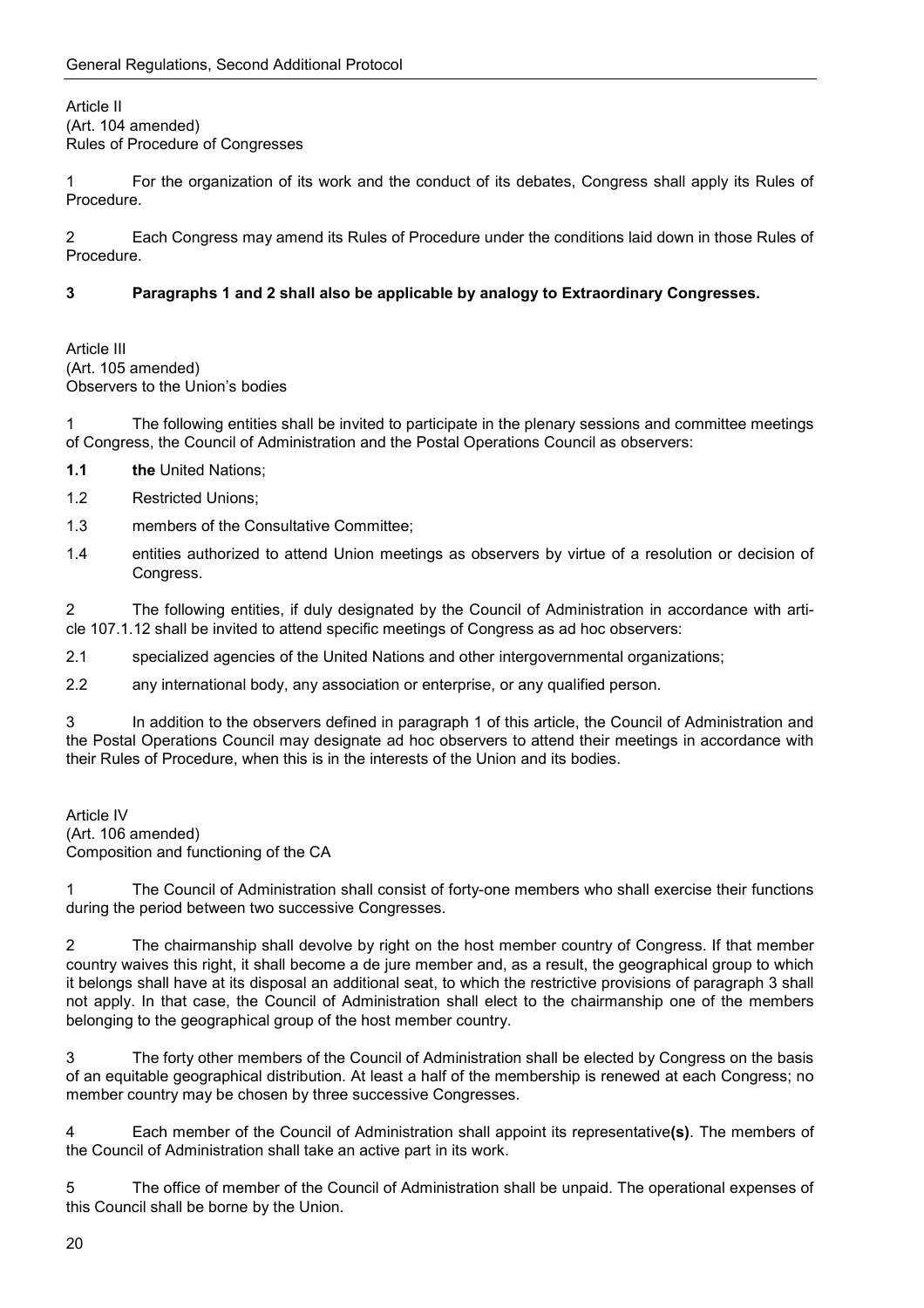**6 The CA shall define, formalize and/or set up the standing groups and task forces or other bodies to be established within its structure, with due regard being paid to the Union's strategy and business plan adopted by Congress.**

Article V (Art. 107 amended) Functions of the CA

- 1 The Council of Administration shall have the following functions:
- 1.1 Supervises all the activities of the Union between Congresses, ensuring compliance with the decisions of Congress, studying questions with respect to governmental policies on postal issues, and taking account of international regulatory developments such as those relating to trade in services and to competition.
- 1.2 Promotes, coordinates and supervises all forms of postal technical assistance within the framework of international technical cooperation.
- 1.3 Examines the draft quadrennial UPU business plan approved by Congress, and finalizes it by bringing the activities set out in the draft plan for the four-year period into line with the actual resources available. The plan should also, if appropriate, be in line with the results of the prioritization process carried out by Congress. The finalized version of the quadrennial business plan, completed and approved by the CA, will then form the basis for the preparation of the annual UPU Programme and Budget as well as for the annual operating plans to be drawn up and implemented by the CA and POC.
- 1.4 Considers and approves the annual programme and budget and the accounts of the Union**,** while taking into account the final version of the UPU Business Plan, as described in article 107.1.3.
- 1.5 Authorizes the ceiling of expenditure to be exceeded, if circumstances so require, in accordance with article 145.3 to 5.
- 1.6 Authorizes election of a lower contribution class, if it is so requested, in accordance with the conditions set out in article 150.6.
- 1.7 Authorizes a change of geographical group if it is so requested by a member country, taking into account the views expressed by the member countries which are members of the geographical groups concerned.
- 1.8 Creates or abolishes International Bureau posts **financed by the regular budget,** taking into account the restrictions imposed by the expenditure ceiling fixed.
- 1.9 Decides on the contacts to be established with member countries in order to carry out its functions.
- 1.10 After consulting the Postal Operations Council, decides on the relations to be established with the organizations which are not observers within the meaning of article 105.1 **and 105.2.1**.
- 1.11 **Considers the** reports by the International Bureau on UPU relations with other international bodies and takes the decisions which it considers appropriate on the conduct of such relations and the action to be taken on them.
- 1.12 Designates in due course, after consulting the Postal Operations Council and the Secretary General**,**  the specialized agencies of the United Nations, international organizations, associations, enterprises and qualified persons to be invited as ad hoc observers to specific meetings of Congress and its Committees when this is in the interest of the Union or the work of the Congress and instructs the Director General of the International Bureau to issue the necessary invitations.
- 1.13 Designates the member country where the next Congress is to be held in the case provided for in article 101.3.
- 1.14 Determines in due course and after consulting the Postal Operations Council the number of Committees required to carry out the work of Congress, and specifies their functions.
- 1.15 Designates, after consulting the Postal Operations Council and subject to the approval of Congress, the member countries prepared: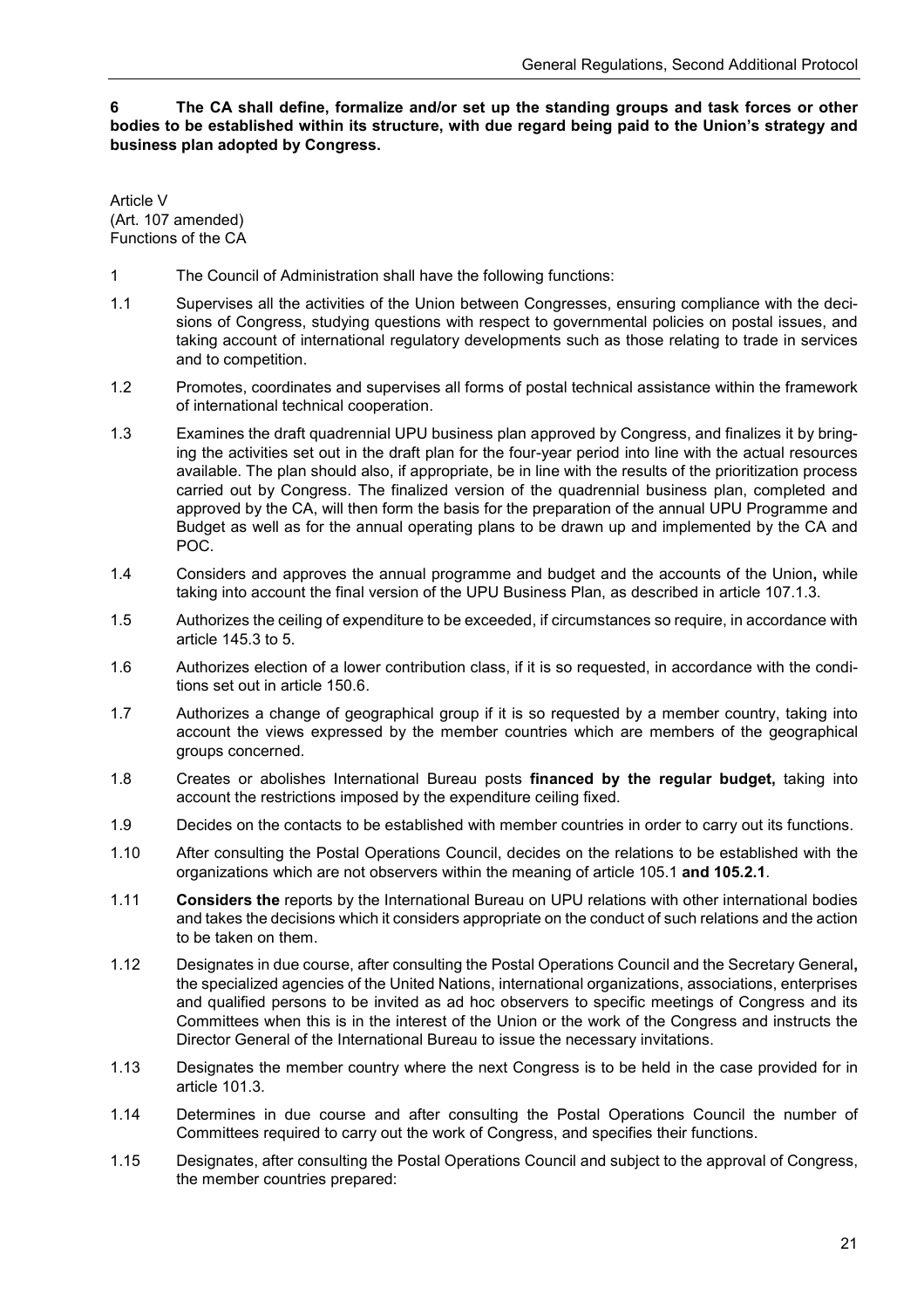- 1.15.1 to assume the vice-chairmanships of Congress and the chairmanships and vice-chairmanships of the Committees, taking as much account as possible of the equitable geographical distribution of the member countries; and
- 1.15.2 to sit on the Restricted Committees of the Congress.
- 1.16 Designates those of its members that will serve as members of the Consultative Committee.
- 1.17 Considers and approves, within the framework of its competence, any action considered necessary to safeguard and enhance the quality of and to modernize the international postal service.
- 1.18 Studies, at the request of Congress, the Postal Operations Council or member countries, administrative, legislative and legal problems concerning the Union or the international postal service; it shall be for the Council of Administration to decide, in the above-mentioned fields, whether it is expedient to undertake the studies requested by member countries between Congresses.
- 1.19 Formulates proposals which shall be submitted for the approval either of Congress or of member countries in accordance with article 140.
- 1.20 Submits subjects for study to the Postal Operations Council for examination in accordance with article 113.1.6.
- 1.21 Reviews and approves, in consultation with the Postal Operations Council, the draft Strategy for presentation to Congress.
- 1.22 Receives and discusses reports and recommendations from the Consultative Committee and considers recommendations from the Consultative Committee for submission to Congress.
- 1.23 Provides control over the activities of the International Bureau.
- 1.24 Approves the annual report on the work of the Union and the annual Financial Operating Reports prepared by the International Bureau and, where appropriate, furnishes observations on them.
- 1.25 Establishes principles, as may be considered necessary, for the Postal Operations Council to take into account in its study of questions with major financial repercussions (charges, terminal dues, transit charges, basic airmail conveyance rates and the posting abroad of letter-post items), follows closely the study of these questions, and reviews and approves, for conformity with the aforementioned principles, Postal Operations Council proposals relating to these questions.
- 1.26 Approves, within the framework of its competence, the recommendations of the Postal Operations Council for the adoption, if necessary, of regulations or of a new procedure until such time as Congress takes a decision in the matter.
- 1.27 Considers the annual report prepared by the Postal Operations Council and any proposals submitted by the Council.
- 1.28 Approves the four-yearly report prepared by the International Bureau in consultation with the Postal Operations Council, on the performance of member countries in respect of the execution of the Union Strategy approved by the preceding Congress, for submission to the following Congress.
- 1.29 Establishes the framework for the organization of the Consultative Committee and concurs in the organization of the Consultative Committee, in accordance with the provisions of article 122.
- 1.30 Establishes criteria for membership of the Consultative Committee and approves or rejects applications for membership in accordance with those criteria, ensuring that action on the applications is accomplished through an expedited process between meetings of the Council of Administration.
- 1.31 Lays down the Financial Regulations of the Union.
- 1.32 Lays down the rules governing the Reserve Fund.
- 1.33 Lays down the rules governing the Special Fund.
- 1.34 Lays down the rules governing the Special Activities Fund.
- 1.35 Lays down the rules governing the Voluntary Fund.
- 1.36 Lays down the Staff Regulations and the conditions of service of the elected officials.
- 1.37 Lays down the Regulations of the Social Fund.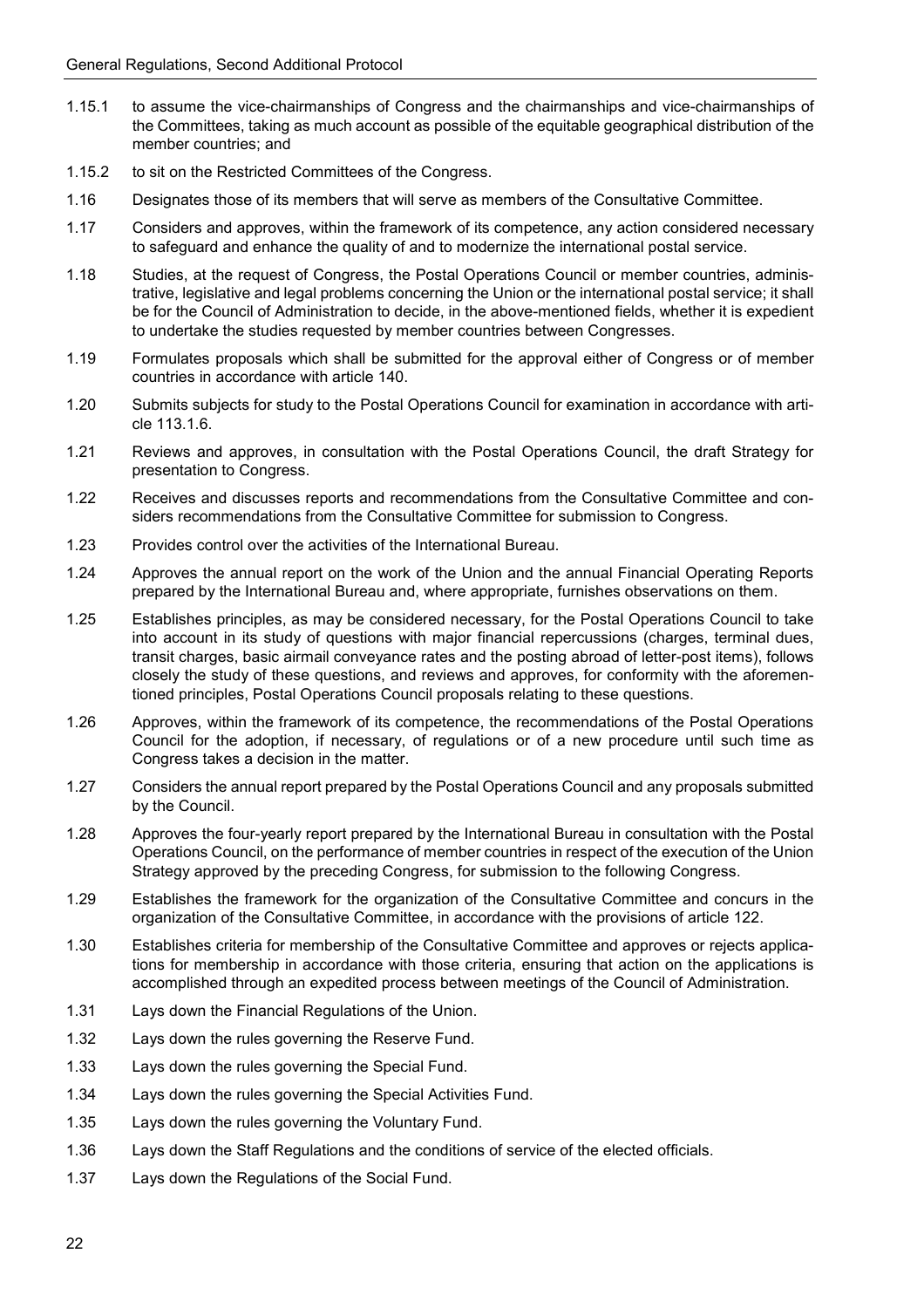1.38 Exercises, within the context of article 152, overall supervision of the creation and activities of user-funded subsidiary bodies.

### **1.39 Adopts its Rules of Procedure and the amendments to those Rules.**

Article VI (Art. 108 amended) Organization of CA sessions

1 At its constituent meeting, which shall be convened and opened by the Chairman of Congress, the Council of Administration shall elect four Vice-Chairmen from among its members and draw up its Rules of Procedure. **The Chairman and four Vice-Chairmen shall be member countries from each of the five geographical groups of the Union.**

**2 The** Council of Administration shall **meet twice** a year, **or additionally on an exceptional basis,** at Union headquarters**, in accordance with the relevant procedures set forth in its Rules of Procedure**.

3 The Chairman and Vice-Chairmen**,** and the Committee Chairmen**, Co-Chairmen** and Vice-Chairmen**,** of the Council of Administration shall form the Management Committee. This Committee shall prepare and direct the work of each session of the Council of Administration. It shall approve, on behalf of the Council of Administration, the annual report prepared by the International Bureau on the work of the Union and it shall take on any other task which the Council of Administration decides to assign to it or the need for which arises in the course of the strategic planning process.

4 The Chairman of the Postal Operations Council shall represent that body at meetings of the Council of Administration when the agenda contains questions of interest to the Postal Operations Council.

5 The Chairman of the Consultative Committee shall represent that organization at meetings of the Council of Administration when the agenda contains questions of interest to the Consultative Committee.

Article VII (Art. 109 amended) **Observers** 

### 1 Observers

- 1.1 To ensure effective liaison between the work of the two bodies, the Postal Operations Council may designate representatives to attend Council of Administration meetings as observers.
- 1.2 Member countries of the Union which are not members of the Council, as well as the observers and ad hoc observers referred to in article 105, may participate in the plenary sessions and Committee meetings of the Council of Administration, without the right to vote.
- 2 Principles
- 2.1 For logistical reasons, the Council of Administration may limit the number of attendees per observer and ad hoc observer participating. It may also limit their right to speak during the debates.
- 2.2 Observers and ad hoc observers may, at their request, be allowed to cooperate in the studies undertaken, subject to such conditions as the Council may establish to ensure the efficiency and effectiveness of its work. They may also be invited to chair **standing groups and task forces** when their experience or expertise justifies it. The participation of observers and ad hoc observers shall be carried out without additional expense for the Union.
- 2.3 In exceptional circumstances, members of the Consultative Committee and ad hoc observers may be excluded from a meeting or a portion of a meeting or may have their right to receive documents restricted if the confidentiality of the subject of the meeting or document so requires. This restriction may be decided on a case-by-case basis by any body concerned or its Chair. The case-by-case situations shall be reported to the Council of Administration and to the Postal Operations Council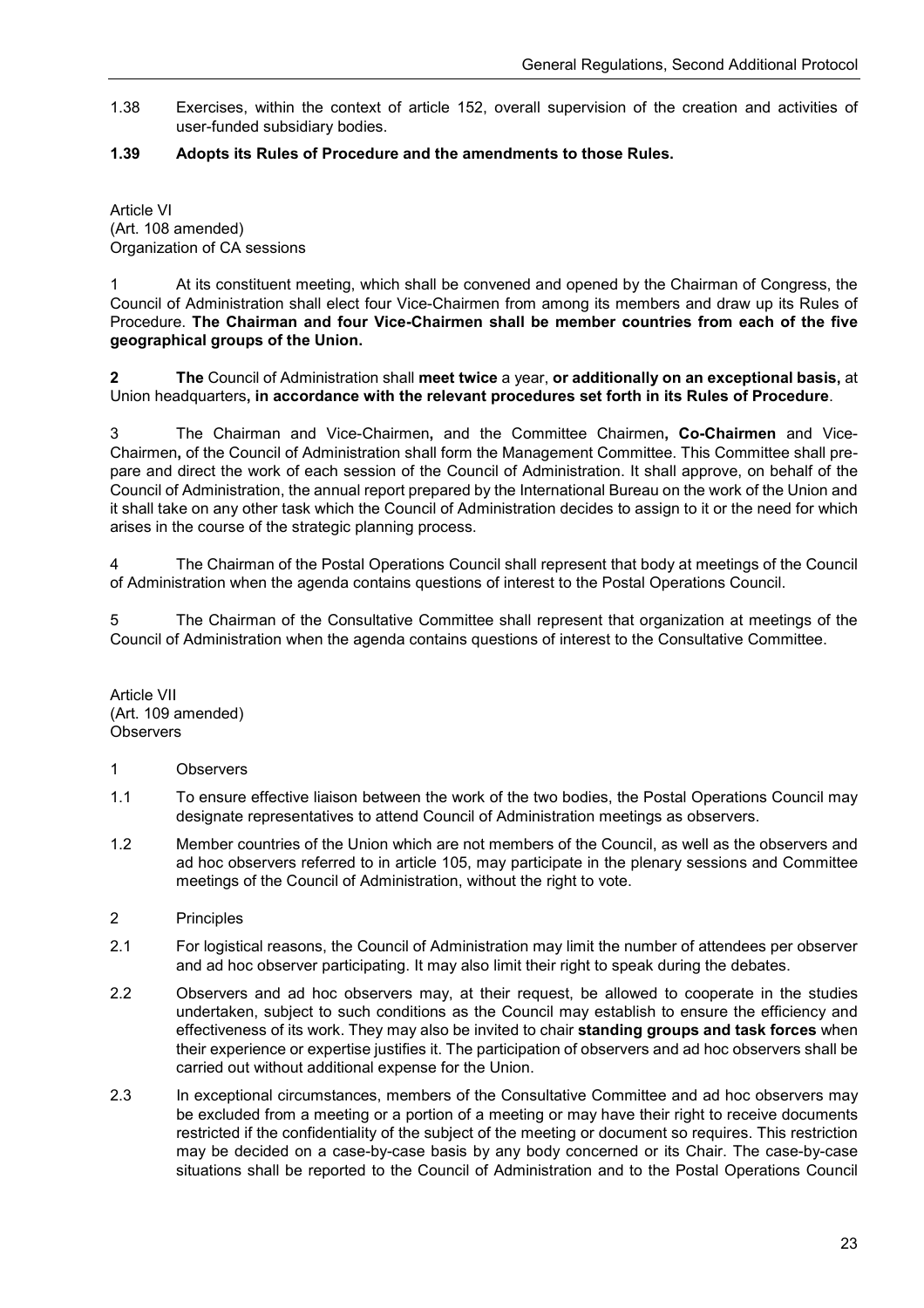when matters of interest to the Postal Operations Council are concerned. If it considers this necessary, the Council of Administration may subsequently review restrictions, in consultation with the Postal Operations Council where appropriate.

Article VIII (Art. 110 amended) Reimbursement of travel expenses

1 The travel expenses of each representative of each of the members of the Council of Administration participating in its meetings shall be borne by his member country. However, **one** representative of each of the member countries classified as developing or least developed countries according to the lists established**, respectively,** by the **Council of Administration and the** United Nations shall, except for meetings which take place during Congress, be entitled to reimbursement of the price of an economy class return air ticket or first class return rail ticket, or expenses incurred for travel by any other means, subject to the condition that the amount does not exceed the price of the economy class return air ticket. The same entitlement shall be granted to each member of its **Committees or** other bodies when these meet outside Congress and the sessions of the Council.

Article IX (Art. 112 amended) Composition and functioning of the POC

1 The Postal Operations Council shall consist of forty**-eight** members who shall exercise their functions during the period between successive Congresses.

2 The members of the Postal Operations Council shall be elected by Congress on the basis of qualified geographical **distribution. At** least one third of the members **of each geographical group** shall be renewed at each Congress.

3 Each member of the Postal Operations Council shall appoint its representative**(s)**. The members of the Postal Operations Council shall take an active part in its work.

4 The operational expenses of the Postal Operations Council shall be borne by the Union. Its members shall not receive any payment.

**5 The Postal Operations Council shall define, formalize and/or set up the standing groups, task forces, user-funded subsidiary bodies or other bodies to be established within its structure, with due regard being paid to the Union's strategy and business plan adopted by Congress.**

Article X (Art. 113 amended) Functions of the POC

- 1 The Postal Operations Council shall have the following functions:
- 1.1 Coordinates practical measures for the development and improvement of international postal services.
- 1.2 Takes, subject to Council of Administration approval within the framework of the latter's competence, any action considered necessary to safeguard and enhance the quality of and to modernize the international postal service.
- 1.3 Decides on the contacts to be established with member countries and their designated operators in order to carry out its functions.
- 1.4 Takes the necessary steps to study and publicize the experiments and progress made by certain member countries and their designated operators in the technical, operational, economic and vocational training fields of interest to other member countries and their designated operators.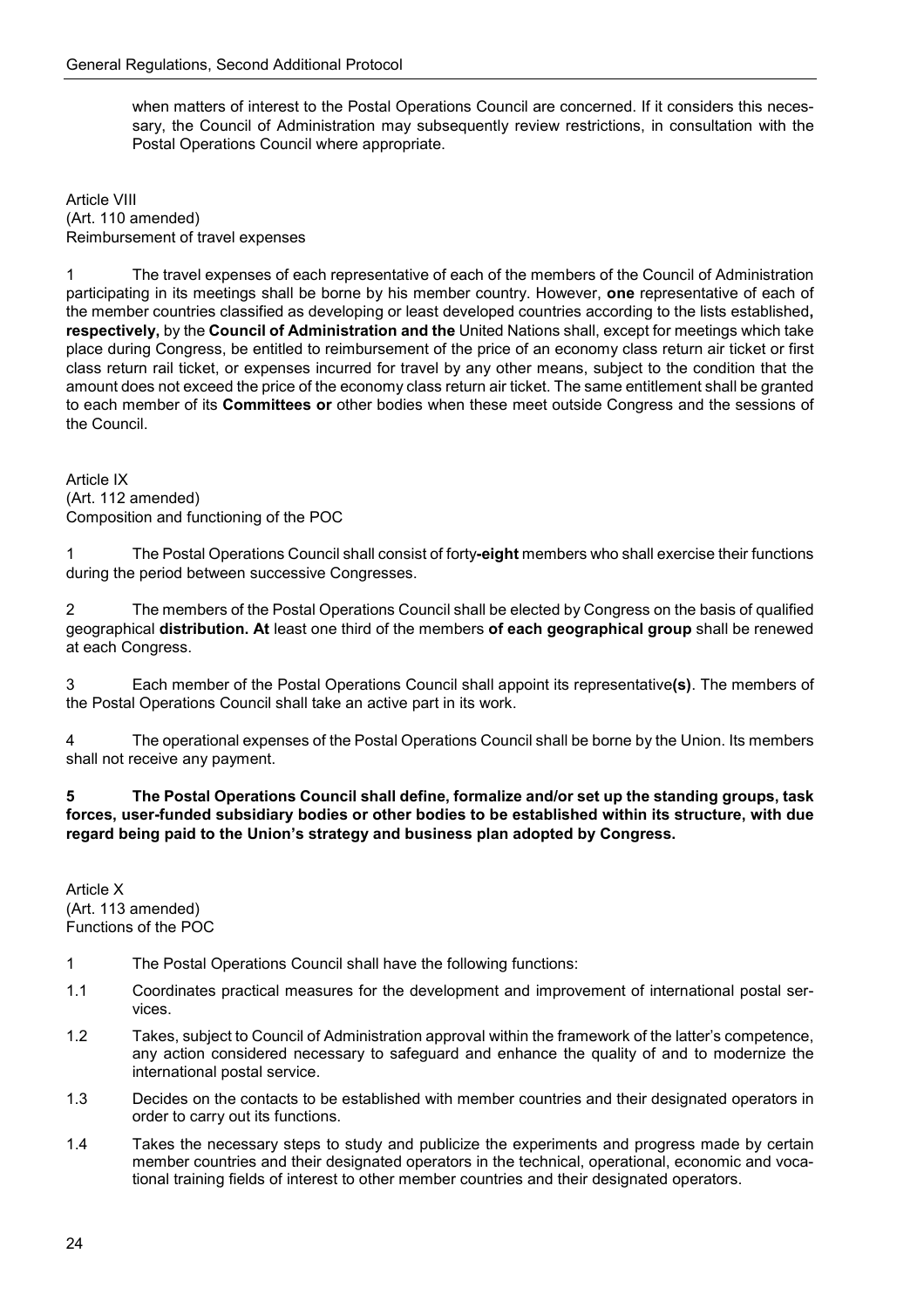- 1.5 Takes, in consultation with the Council of Administration, appropriate steps in the sphere of technical cooperation with all member countries of the Union and their designated operators and in particular with the new and developing countries and their designated operators.
- 1.6 Examines any other questions submitted to it by a member of the Postal Operations Council, by the Council of Administration or by any member country or designated operator.
- 1.7 Receives and discusses reports as well as recommendations from the Consultative Committee and, when matters of interest to the Postal Operations Council are involved, to examines and comments on recommendations from the Consultative Committee for submission to Congress.
- 1.8 Designates those of its members that will serve as members of the Consultative Committee.
- 1.9 Conducts the study of the most important operational, commercial, technical, economic and technical cooperation problems which are of interest to all member countries or their designated operators, including questions with major financial repercussions (charges, terminal dues, transit charges, airmail conveyance rates, parcel-post rates, and the posting abroad of letter-post items), and prepares information, opinions and recommendations for action on them.
- 1.10 Provides input to the Council of Administration for the development of the draft Union Strategy and draft quadrennial business plan to be submitted to Congress.
- 1.11 Studies teaching and vocational training problems of interest to member countries and their designated operators, as well as to the new and developing countries.
- 1.12 Studies the present position and needs of the new and developing countries and prepares appropriate recommendations on ways and means of improving their postal services.
- 1.13 Revises the Regulations of the Union within six months following the end of the Congress unless the latter decides otherwise**;** the Postal Operations Council may also amend the said Regulations at other sessions; in both cases, the Postal Operations Council shall be subject to Council of Administration guidance on matters of fundamental policy and principle.
- 1.14 Formulates proposals which shall be submitted for the approval either of Congress or of member countries in accordance with article 140; the approval of the Council of Administration is required when these proposals concern questions within the latter's competence.
- 1.15 Examines, at the request of a member country, any proposal which that member country forwards to the International Bureau under article 139, prepares observations on it and instructs the International Bureau to annex these observations to the proposal before submitting it for approval to the member countries.
- 1.16 Recommends, if necessary, and where appropriate after approval by the Council of Administration and consultation of all the member countries, the adoption of regulations or of a new procedure until such time as Congress takes a decision in the matter.
- 1.17 Prepares and issues, in the form of recommendations to member countries and **their** designated operators **(or as binding provisions if the Acts of the Union so provide)**, standards for technological, operational and other processes within its competence where uniformity of practice is essential; it shall similarly issue, as required, amendments to standards it has already set.
- 1.18 Establishes the framework for the organization of user-funded subsidiary bodies and concurs in the organization of these bodies in accordance with the provisions of article 152.
- 1.19 Receives and discusses reports from the user-funded subsidiary bodies on an annual basis.
- **1.20 Adopts its Rules of Procedure and the amendments to those Rules.**

Article XI (Art. 114 amended) Organization of POC sessions

1 At its first meeting, which shall be convened and opened by the Chairman of Congress, the Postal Operations Council shall choose from among its members a **Chairman and four Vice-Chairmen**, and the Committee Chairmen**/Vice-Chairmen/Co-Chairmen,** and draw up its Rules of Procedure. **The Chairman and four Vice-Chairmen shall be member countries from each of the five geographical groups of the Union.**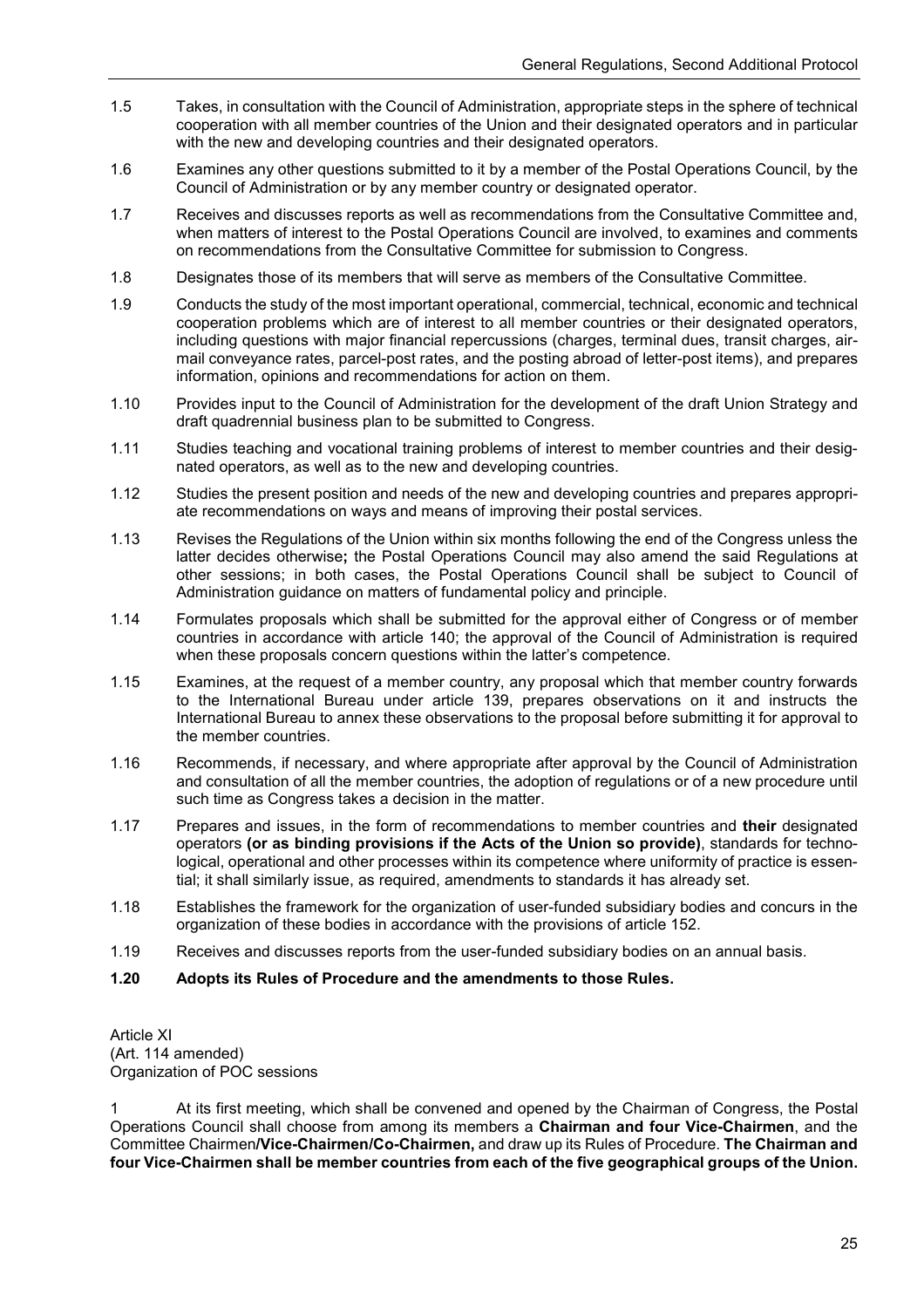**2 The** Postal Operations Council shall meet **twice a** year**, or additionally on an exceptional basis,** at Union headquarters**, in accordance with the relevant procedures set forth in its Rules of Procedure.**

**3** The Chairman and Vice-**Chairmen,** and the Committee Chairmen**, Co-Chairmen** and Vice-Chairmen**,** of the Postal Operations Council shall form the Management Committee. This Committee shall prepare and direct the work of each meeting of the Postal Operations Council and take on all the tasks which the latter decides to assign to it or the need for which arises in the course of the strategic planning process.

4 On the basis of the Union Strategy adopted by Congress and, in particular, the part relating to the strategies of the permanent bodies of the Union, the Postal Operations Council shall, at its session following Congress, prepare a basic work programme containing a number of tactics aimed at implementing the strategies. This basic work programme, which shall include a limited number of projects on topical subjects of common interest, shall be revised annually in the light of new realities and priorities.

5 The Chairman of the Consultative Committee shall represent that organization at meetings of the Postal Operations Council when the agenda contains questions of interest to the Consultative Committee.

Article XII (Art. 115 amended) **Observers** 

### 1 Observers

- 1.1 In order to ensure effective liaison between the work of the two bodies, the Council of Administration may designate representatives to attend Postal Operations Council meetings as observers.
- 1.2 Member countries of the Union which are not members of the Council, as well as the observers and ad hoc observers referred to in article 105, may participate in the plenary sessions and Committee meetings of the Postal Operations Council, without the right to vote**.**
- 2 Principles
- 2.1 For logistical reasons, the Postal Operations Council may limit the number of attendees per observer and ad hoc observer participating. It may also limit their right to speak during the debates.
- 2.2 Observers and ad hoc observers may, at their request, be allowed to cooperate in the studies undertaken, subject to such conditions as the Council may establish to ensure the efficiency and effectiveness of its work. They may also be invited to chair **standing groups and task forces** when their experience or expertise justifies it. The participation of observers and ad hoc observers shall be carried out without additional expense for the Union.
- 2.3 In exceptional circumstances, members of the Consultative Committee and ad hoc observers may be excluded from a meeting or a portion of a meeting or may have their right to receive documents restricted if the confidentiality of the subject of the meeting or document so requires. This restriction may be decided on a case-by-case basis by any body concerned or its Chair. The case-by-case situations shall be reported to the Council of Administration and to the Postal Operations Council when matters of interest to the Postal Operations Council are concerned. If it considers this necessary, the Council of Administration may subsequently review restrictions, in consultation with the Postal Operations Council where appropriate.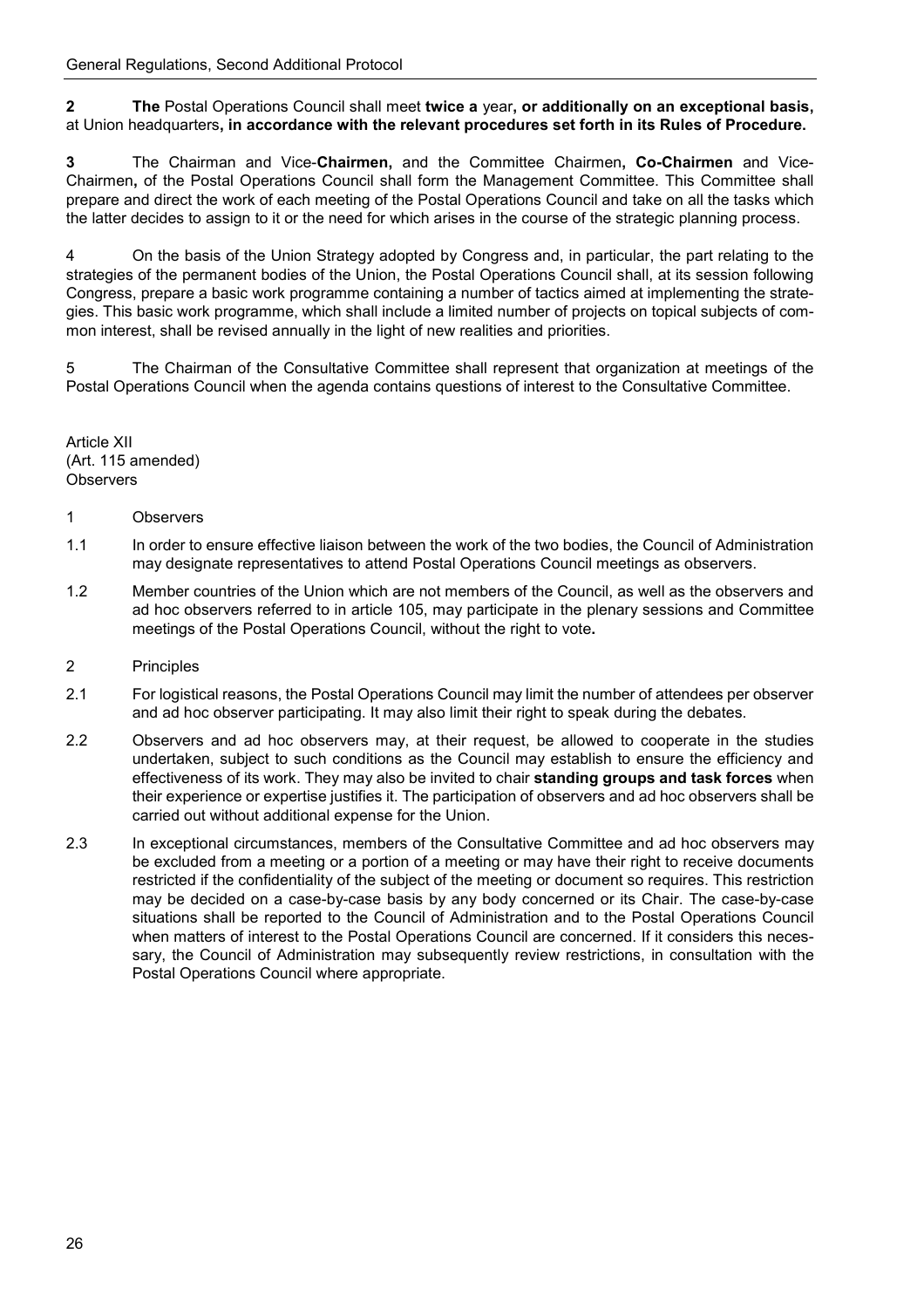Article XIII (Art. 116 amended) Reimbursement of travel expenses

1 Travelling and living expenses incurred by representatives of member countries participating in the Postal Operations Council shall be borne by these member countries. However, **one** representative of each of the member countries considered to be **one of the least developed countries** according to the **list** established by the United Nations shall, except for meetings which take place during Congress, be entitled to reimbursement of the price of an economy class return air ticket or first class return rail ticket, or expenses incurred for travel by any other means, subject to the condition that the amount does not exceed the price of the economy class return air ticket.

Article XIV (Art. 117bis added)

### **Article 117bis**

**Coordination Committee for the Permanent Bodies of the Union** 

**1 The Chairman of the CA, the Chairman of the POC and the Director General of the International Bureau shall form the Coordination Committee for the Permanent Bodies of the Union (CCoord).** 

- **2 The CCoord shall have the following attributions and functions:**
- **2.1 Contribute to the coordination of the work of the permanent bodies of the Union;**
- **2.2 Meet, when needed, in order to discuss important questions relating to the Union and the postal service and provide the Union's bodies with an evaluation of such questions;**
- **2.3 Ensure proper implementation of the strategic planning process so that all decisions on the Union's activities are taken by the appropriate bodies in accordance with the respective responsibilities as specified in the Acts of the Union.**

**3 On convocation by the Chairman of the CA, the CCoord shall meet twice a year, at Union headquarters. The date and place of the meetings shall be fixed by the Chairman of the CA in agreement with the Chairman of the POC and the Director General of the International Bureau.**

Article XV (Art. 123 amended) Representatives of the Consultative Committee at the Council of Administration, the Postal Operations Council and Congress

1 In order to ensure effective liaison with the bodies of the Union, the Consultative Committee may designate representatives to attend meetings of Congress, the Council of Administration, and the Postal Operations Council, and their respective Committees, as observers without the right to vote.

2 Members of the Consultative Committee are invited to plenary sessions and Committee meetings of the Council of Administration and the Postal Operations Council in accordance with article 105. They may also participate in the work of **standing groups and task forces** under terms established in articles 109.2.2 and 115.2.2.

3 The Chairman of the Council of Administration and the Chairman of the Postal Operations Council shall represent those bodies at meetings of the Consultative Committee when the agenda of such meetings contains questions of interest to those bodies.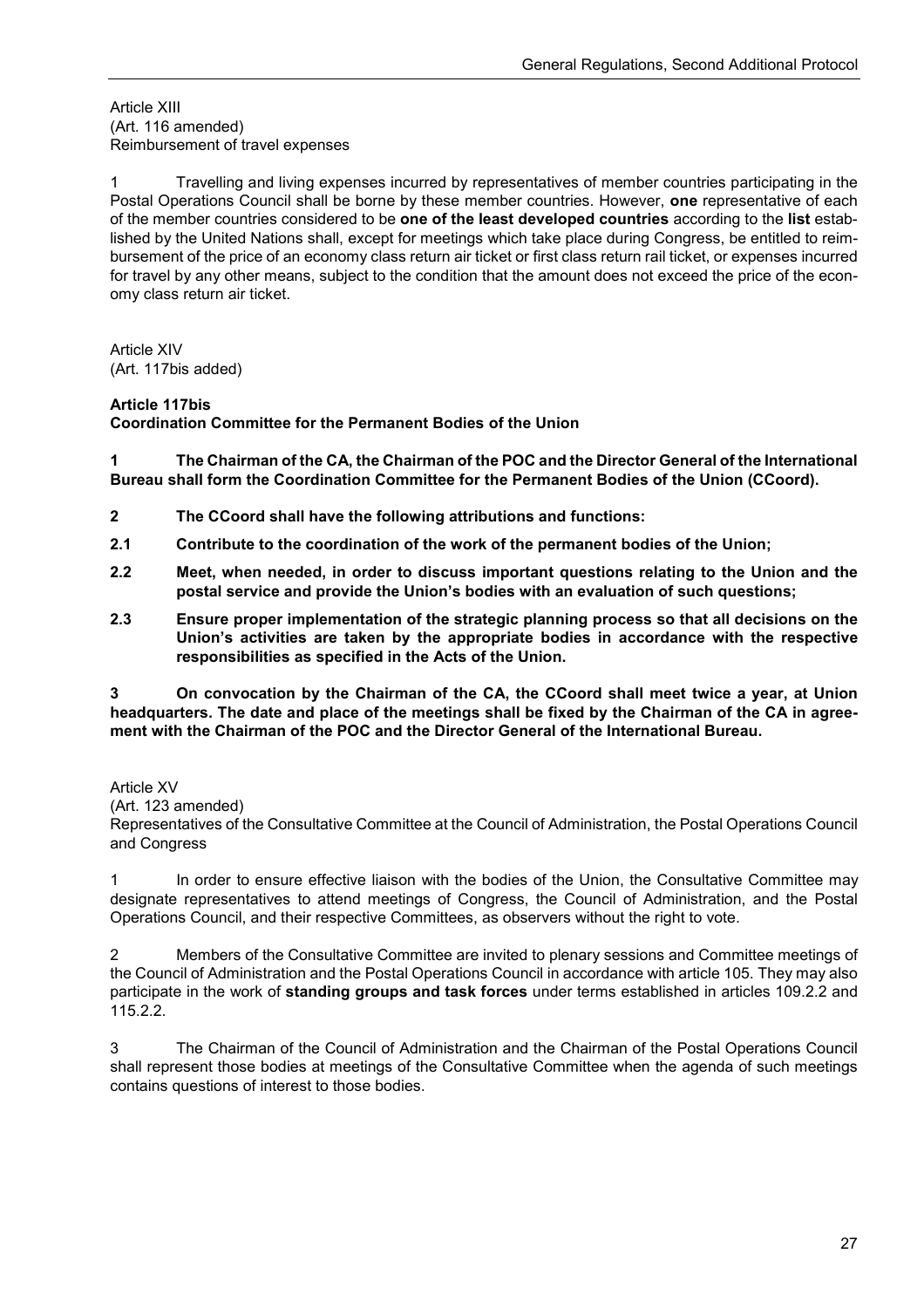Article XVI (Art. 127 amended) Duties of the Director General

#### **0bis The Director General shall be the legal representative of the Union.**

- 1 The Director General shall organize, administer and direct the International **Bureau.**
- 2 Regarding the classification of posts, appointments and promotions:
- 2.1 the Director General shall be empowered to classify posts in grades G 1 to D 2 and to appoint and promote officials in those grades.
- 2.2 for appointments in grades P 1 to D 2, he shall consider the professional qualifications of the candidates recommended by the member countries of which the candidates are nationals or in which they exercise their professional activities, taking into account equitable geographical distribution with respect to continents and languages. D 2 posts shall as far as possible be filled by candidates from different regions and from regions other than those from which the Director General and Deputy Director General originate, bearing in mind the paramount consideration of the efficiency of the International Bureau. In the case of posts requiring special qualifications, the Director General may seek applications from outside;
- 2.3 he shall also consider, for the appointment of a new official, that, in principle, persons occupying grade D 2, D 1 and P 5 posts must be nationals of different member countries of the Union;
- 2.4 for the promotion of an official of the International Bureau to grades D 2, D 1 and P 5, he shall not be bound to apply the same principle as under 2.3;
- 2.5 the requirements of equitable geographical and language distribution shall rank behind merit in the recruitment process;
- 2.6 the Director General shall inform the Council of Administration once a year of appointments and promotions in grades P 4 to D 2.
- 3 Furthermore, the Director General shall have the following duties:
- 3.1 acts as depositary of the Acts of the Union and as intermediary in the procedure of accession and admission to and withdrawal from the Union;
- 3.2 notifies the decisions taken by Congress to all the Governments of member countries;
- 3.3 notifies all member countries and their designated operators of the Regulations drawn up or revised by the Postal Operations Council;
- 3.4 prepares the draft annual budget of the Union at the lowest possible level consistent with the requirements of the Union and submits it in due course to the Council of Administration for consideration; communicates the budget to the member countries of the Union after approval by the Council of Administration and executes it;
- 3.5 executes the specific activities requested by the bodies of the Union and those assigned to him by the Acts;
- 3.6 takes action to achieve the objectives set by the bodies of the Union, within the framework of the established policy and the funds available;
- 3.7 submits suggestions and proposals to the Council of Administration or to the Postal Operations Council;
- 3.8 following the close of Congress, submits proposals to the Postal Operations Council concerning changes to the Regulations required as a result of Congress decisions, in accordance with the Rules of Procedure of the Postal Operations Council;
- 3.9 prepares, for the Council of Administration and on the basis of directives issued by the Councils, the draft Union Strategy and draft quadrennial UPU business plan to be submitted to Congress;
- 3.10 prepares, for approval by the Council of Administration, a four-yearly report on the member countries' performance in respect of the Union Strategy approved by the preceding Congress, which will be submitted to the following Congress;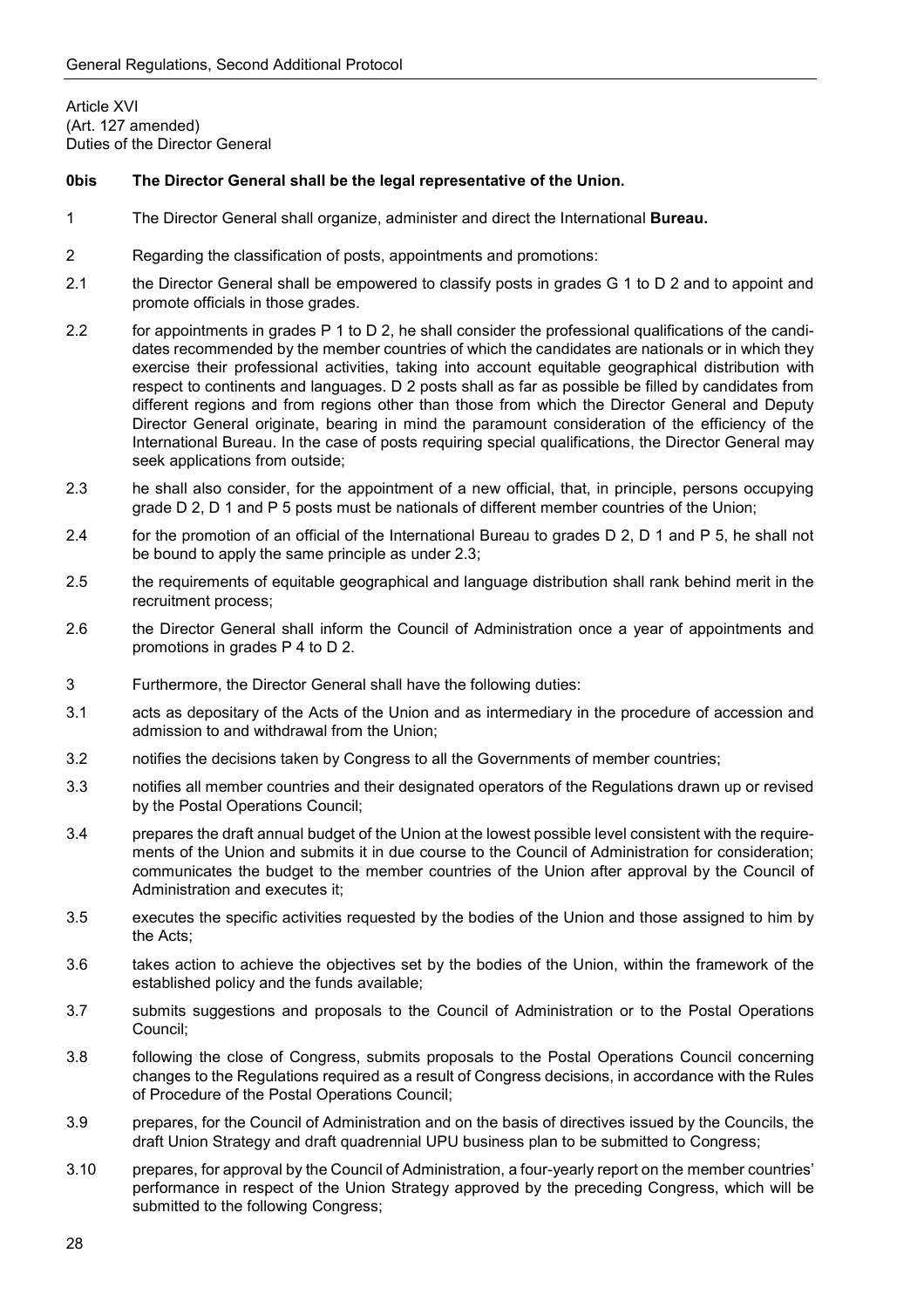### 3.11 **(Deleted.)**

- 3.12 acts as an intermediary in relations between:
- 3.12.1 the UPU and the Restricted Unions;
- 3.12.2 the UPU and the United Nations;
- 3.12.3 the UPU and the international organizations whose activities are of interest to the Union;
- 3.12.4 the UPU and the international organizations or the associations or enterprises that the bodies of the Union wish to consult or associate with their work;
- 3.13 assumes the duties of Secretary General of the bodies of the Union and supervises in this capacity, taking into account the special provisions of these General Regulations, in particular:
- 3.13.1 the preparation and organization of the work of the Union's bodies;
- 3.13.2 the preparation, production and distribution of documents, reports and minutes;
- 3.13.3 the functioning of the secretariat at meetings of the Union's bodies;
- 3.14 attends the meetings of the bodies of the Union and takes part in the discussions without the right to vote, with the possibility of being represented.

Article XVII

(Art. 130 amended)

Preparation and distribution of documents of the Union bodies

1 The International Bureau shall prepare and make available through the **Union** website all the documents published, in the language versions specified in article 155**, in accordance with the Rules of Procedure of the Council of Administration and Postal Operations Council**. The International Bureau shall also indicate**, to the representatives of member countries in particular,** new e-document publications on the **Union** website by means of an efficient web-signalling system.

2 Furthermore, the International Bureau shall physically distribute Union publications, such as International Bureau circulars and CA and POC Summary Records, only at the request of an individual member country.

Article XVIII (Art. 138 amended) Procedure for submitting proposals to Congress

1 Subject to the exceptions provided for in paragraphs 2 and 5, the following procedure shall govern the submission of proposals of all kinds to Congress by member countries:

- 1.1 proposals which reach the International Bureau at least six months before the date fixed for Congress shall be accepted;
- 1.2 no drafting proposal shall be accepted during the period of six months preceding the date fixed for Congress;
- 1.3 proposals of substance which reach the International Bureau in the interval between six and four months before the date fixed for Congress shall not be accepted unless they are supported by at least two member countries;
- 1.4 proposals of substance which reach the International Bureau in the interval between four and two months preceding the date fixed for Congress shall not be accepted unless they are supported by at least eight member countries; proposals which arrive after that time shall no longer be accepted;
- 1.5 declarations of support must reach the International Bureau within the same period of time as the proposals to which they refer.

2 Proposals concerning the Constitution or the General Regulations shall reach the International Bureau not later than six months before the opening of Congress; any received after that date but before the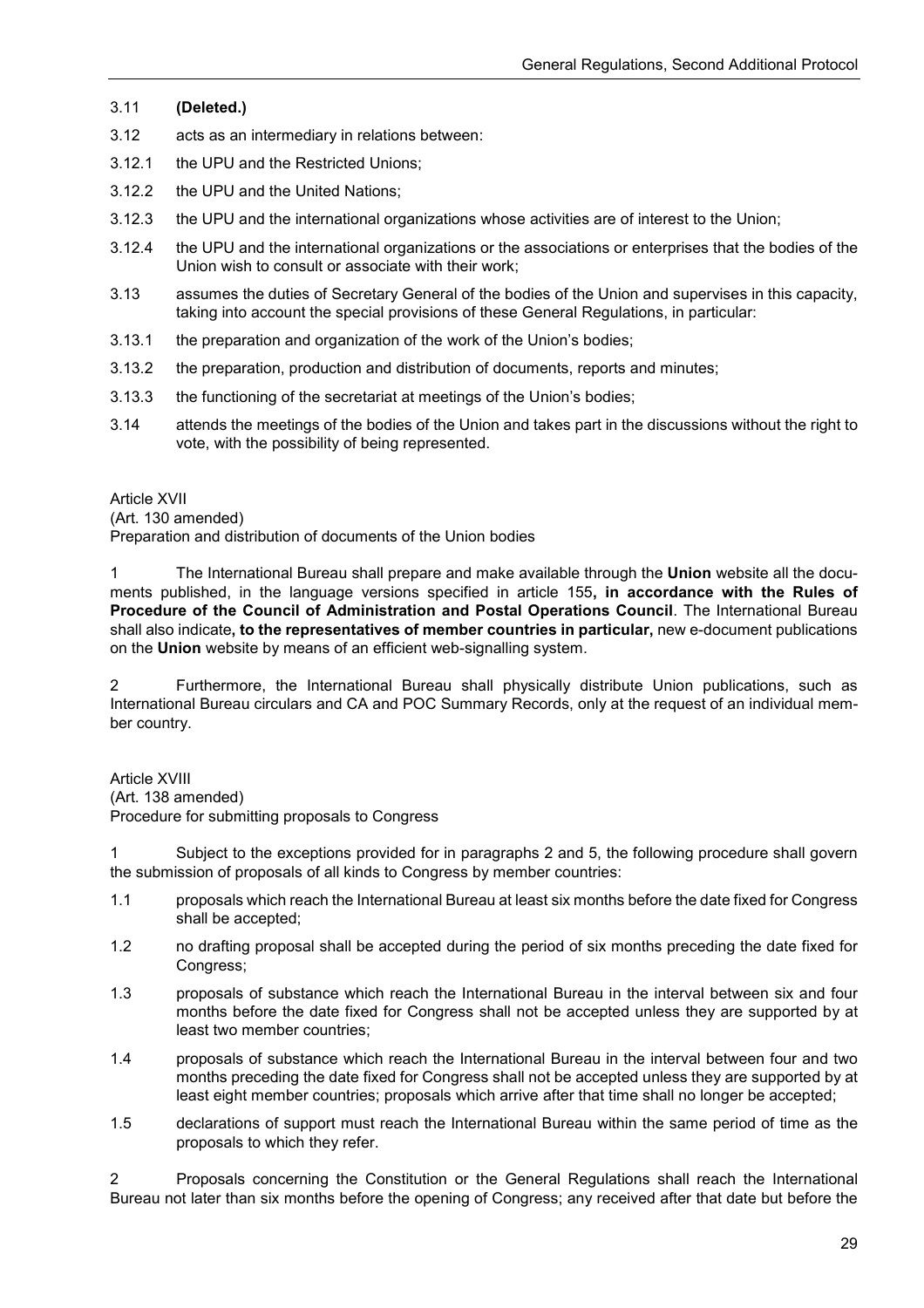opening of Congress shall not be considered unless Congress so decides by a majority of two thirds of the member countries represented at Congress and unless the conditions laid down in paragraph 1 are fulfilled.

3 Every proposal must, as a rule, have only one aim and contain only the changes justified by that aim. Similarly, each proposal liable to lead to significant costs for the Union shall be accompanied by an indication of its financial impact, prepared by the member country submitting the proposal, in consultation with the International Bureau, so that the financial resources needed for its implementation can be determined.

4 Drafting proposals shall be headed "Drafting proposal" by the member countries which submit them and shall be published by the International Bureau under a number followed by the letter R. Proposals which do not bear this indication but which, in the opinion of the International Bureau, deal only with drafting points shall be published with an appropriate annotation; the International Bureau shall draw up a list of these proposals for Congress.

5 The procedure prescribed in paragraphs 1 and 4 **shall apply neither** to proposals concerning the Rules of Procedure of Congresses**, nor to proposals submitted by the Council of Administration or the Postal Operations Council**.

Article XIX

(Art. 144 amended)

Entry into force of the Regulations and of the other decisions adopted between Congresses

1 The Regulations shall come into force on the same date and shall have the same duration as the Acts laid down by Congress.

2 Subject to the provisions of paragraph 1, decisions on amending the Acts of the Union which are adopted between Congresses shall not take effect until at least three months after their notification. **However, this time requirement shall not apply to any amendments to the Regulations which are adopted following the drawing up of the new Regulations but still prior to their entry into force as per paragraph 1.** 

Article XX (Art. 146 amended) Regulation of member countries' contributions

1 Countries which accede to the Union or are admitted to the status of members of the Union as well as those which leave the Union shall pay their contributions for the whole of the year during which their admission or withdrawal becomes effective.

2 Member countries shall pay their contributions to the Union's annual expenditure in advance on the basis of the budget laid down by the Council of Administration. These contributions shall be paid not later than the first day of the financial year to which the budget refers. After that date, the sums due shall be chargeable with interest in favour of the Union at the rate of **5%** per annum from the fourth month.

3 Where the arrears of mandatory contributions, not including interest, owed to the Union by a member country are equal to or more than the amount of the contributions of that member country for the preceding two financial years, such member country may irrevocably assign to the Union all or part of the credits owed it by other member countries, in accordance with the arrangements laid down by the Council of Administration. The conditions of this assignment of credit shall be determined by agreement reached between the member country, its debtors/creditors and the Union.

4 A member country which, for legal or other reasons, cannot make such an assignment must undertake to conclude a schedule for the amortization of its arrears.

5 Other than in exceptional circumstances, recovery of arrears of mandatory contributions owed to the Union may not extend over more than ten years.

6 In exceptional circumstances, the Council of Administration may release a member country from all or part of the interest owed if that country has paid the full capital amount of its debts in arrears.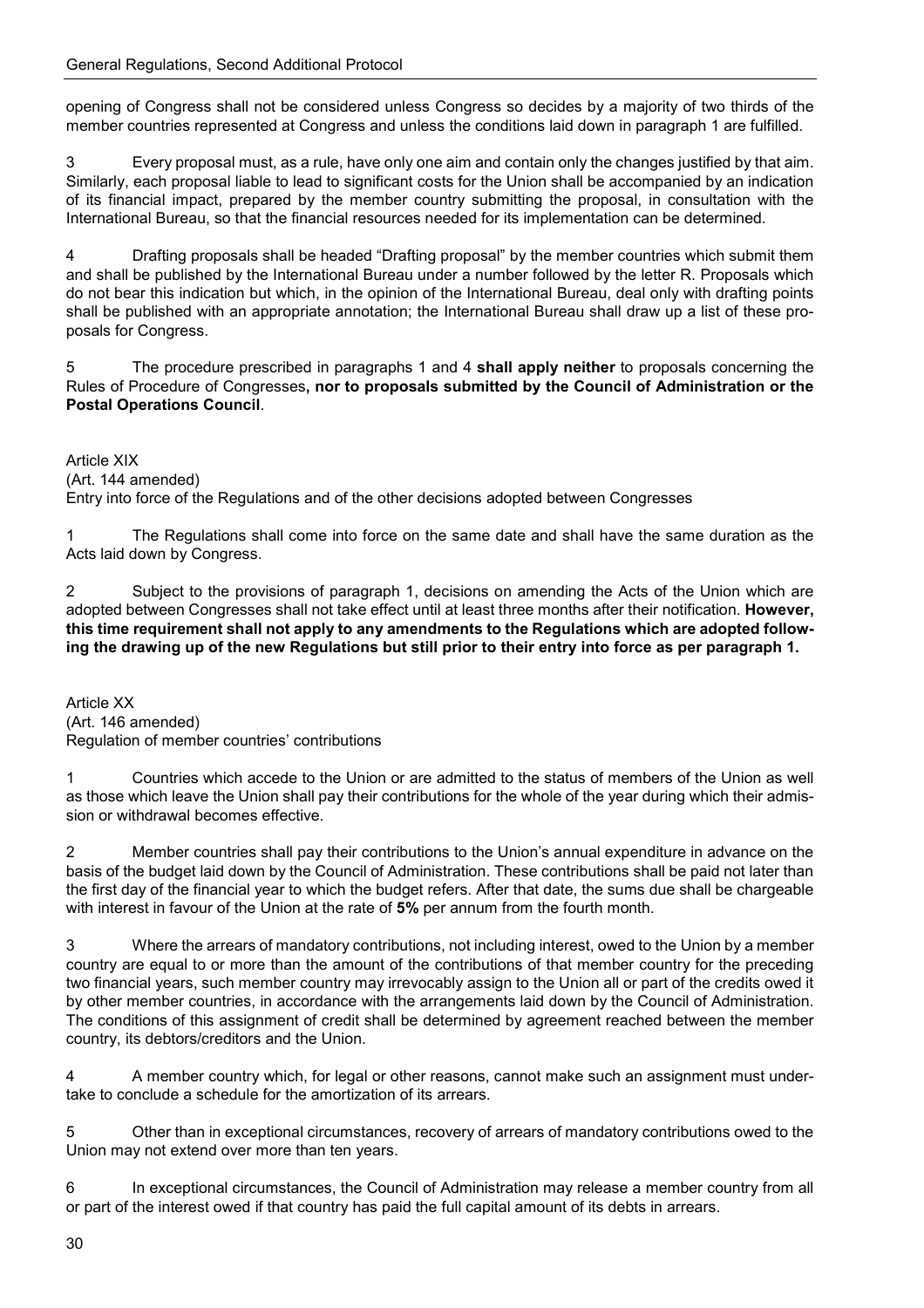7 A member country may also be released, within the framework of an amortization schedule approved by the Council of Administration for its accounts in arrears, from all or part of the interest accumulated or to accrue; such release shall, however, be subject to the full and punctual execution of the amortization schedule within an agreed period of ten years at most.

8 The provisions under paragraphs 3 to 7 apply by analogy to the translation costs billed by the International Bureau to member countries belonging to the language groups.

9 The International Bureau shall send bills to member countries at least three months before their due date. The original bills shall be sent to the correct address provided by the member country concerned. Electronic copies of the bills shall be sent via e-mail as pre-advice or alerts.

10 Furthermore, the International Bureau shall provide member countries with clear information each time it charges them interest on overdue payment of particular bills, so that member countries can easily verify to which bills the interest corresponds.

Article XXI (Art. 150 amended) Contribution classes

1 Member countries shall contribute to defraying Union expenses according to the contribution class to which they belong. These classes shall be the following:

class of 50 units;

- **– class of 47 units;**
- class of 45 units;
- **– class of 43 units;**
- class of 40 units;
- **– class of 37 units;**
- class of 35 units;
- **– class of 33 units;**
- class of 30 units;
- **– class of 27 units;**
- class of 25 units;
- **– class of 23 units;**
- class of 20 units;
- **– class of 17 units;**
- class of 15 units;
- **– class of 13 units;**
- class of 10 units;
- **– class of 7 units;**
- class of 5 units;
- class of 3 units;
- class of 1 unit;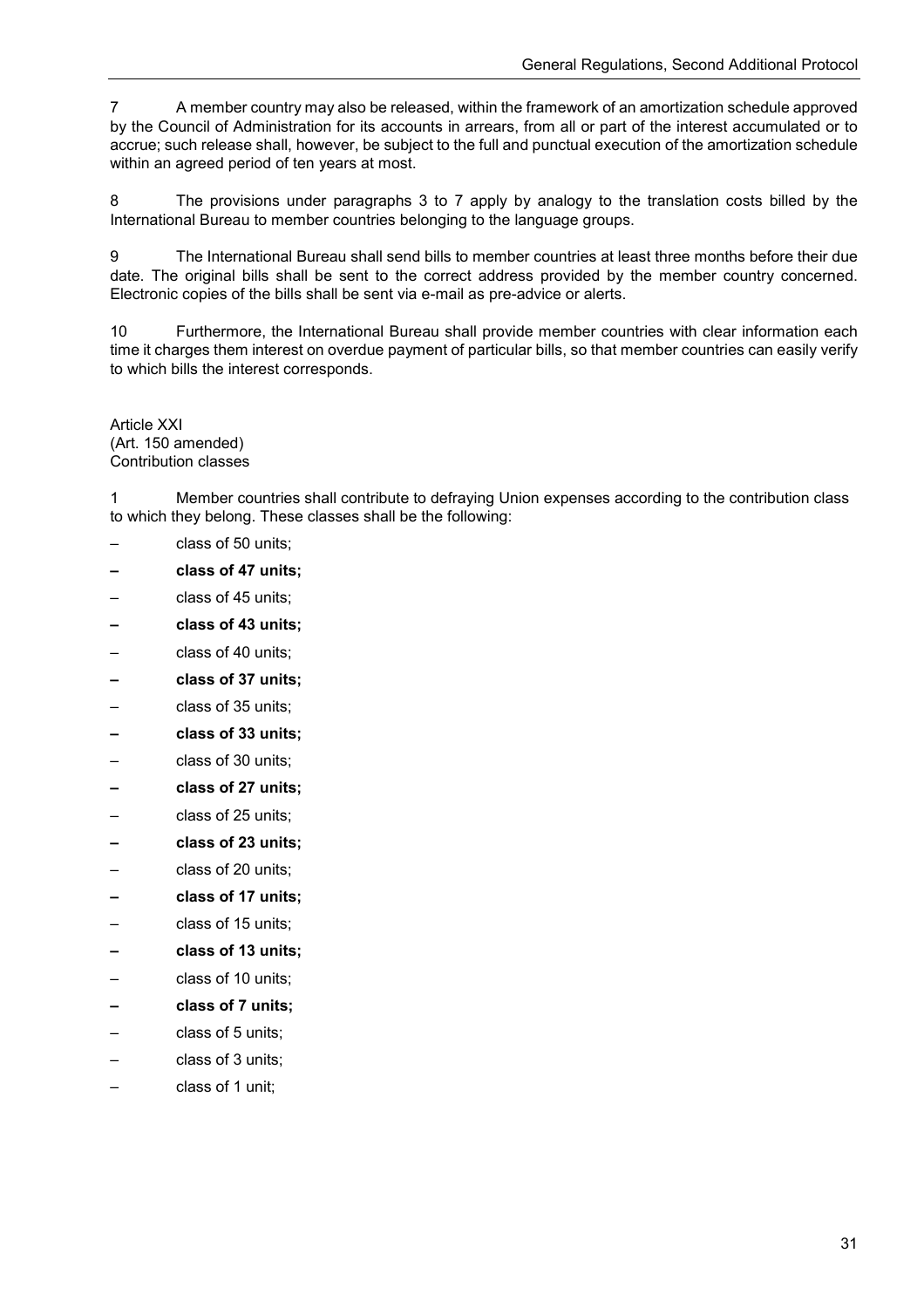- class of 0.5 units, reserved **for least developed** countries as listed by the United Nations and for other countries designated by the Council of Administration**;**
- **– class of 0.1 units, reserved for countries which are recognized by the United Nations as Small Island Developing States with a population of under 200,000 (as per the latest statistical information published by the relevant office of the United Nations).**

2 Notwithstanding the contribution classes listed in paragraph 1, any member country may elect to contribute a higher number of units than that corresponding to the contribution class to which it belongs, for a minimum term equivalent to the period between Congresses. The announcement of a change shall be made at the latest at Congress. At the end of the period between Congresses, the member country shall return automatically to its original number of contribution units unless it decides to maintain its contribution of a higher number of units. The payment of additional contributions will increase the expenditure accordingly.

3 Member countries shall be included in one of the above-mentioned contribution classes upon their admission or accession to the Union, in accordance with the procedure laid down in article 21.4 of the Constitution.

4 Member countries may subsequently be placed in a lower contribution class, on condition that the request for this change is sent the International Bureau at least two months before the opening of Congress. Congress shall give a non-binding opinion on these requests for a change in contribution class. The member country shall be free to decide whether to follow the opinion of Congress. The final decision of the member country shall be transmitted to the International Bureau Secretariat before the end of Congress. This change request shall take effect on the date of the entry into force of the financial provisions drawn up by Congress. Member countries that have not made known their wish to change contribution class within the required time shall remain in the class to which they belonged up to that time.

5 Member countries may not insist on being lowered more than one class at a time.

6 Nevertheless, in exceptional circumstances such as natural disasters necessitating international aid programmes, the Council of Administration may authorize a temporary reduction in contribution class once between two Congresses when so requested by a member country if the said member establishes that it can no longer maintain its contribution at the class originally chosen. In the same circumstances, the Council of Administration may also authorize a temporary reduction for the non-least developed countries already in the class of 1 unit by placing them in the class of 0.5 units.

7 The temporary reduction in contribution class in application of paragraph 6 may be authorized by the Council of Administration for a maximum period of two years or up to the next Congress, whichever is earlier. On expiry of the specified period, the country concerned shall automatically revert to its original contribution class.

8 Notwithstanding paragraphs 4 and 5, changes to a higher class shall not be subject to any restriction.

Article XXII (Art. 152 amended) Organization of user-funded subsidiary bodies

1 Subject to the approval of the Council of Administration, the POC may establish a number of userfunded subsidiary bodies, funded by voluntary means, in order to organize operational, commercial, technical and economic activities which fall within its competence under article 18 of the Constitution, but which may not be financed by the regular budget.

2 Upon the creation of such a body under the POC, the POC shall decide on the basic framework of the **rules of procedure** of the body, taking due consideration of the fundamental rules and principles of the UPU as an intergovernmental organization, and shall submit it to the CA for approval. The basic framework shall include the following elements:

- 2.1 the mandate;
- 2.2 the constituency, including the categories of members participating;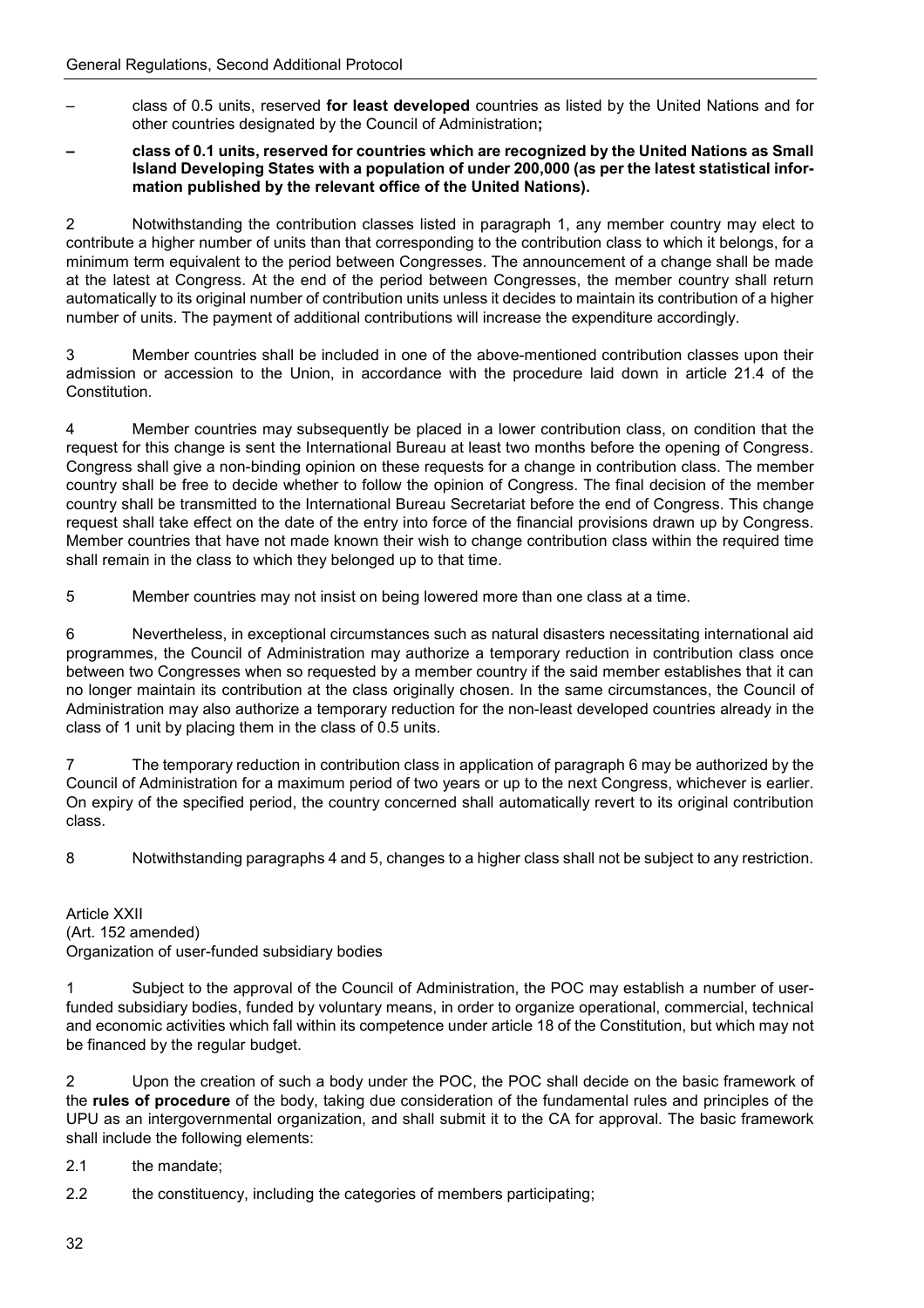- 2.3 decision-making rules, including its internal structure and its relationship with other **Union** bodies;
- 2.4 voting and representation principles;
- 2.5 financing (subscription, usage fees, etc.);
- 2.6 composition of secretariat and management structure.

3 Each user-funded subsidiary body shall organize its activities in an autonomous manner within the basic framework decided by the POC and approved by the CA, and shall prepare an annual report on its activities for **consideration** by the POC.

4 The Council of Administration shall establish the rules concerning support costs that user-funded subsidiary bodies should contribute to the regular budget, and shall publish them in the UPU Financial Regulations.

5 The Director General of the International Bureau shall administer the secretariat of the user-funded subsidiary bodies in accordance with the **relevant** Staff **Regulations and Rules, as** applicable to the staff recruited for the user-funded subsidiary bodies. The secretariat of the subsidiary bodies shall be an integral part of the International Bureau.

6 Information concerning user-funded subsidiary bodies established in accordance with this article shall be reported to Congress following their establishment.

#### Article XXIII

Entry into force and duration of the Additional Protocol to the General Regulations of the Universal Postal Union

1 This Additional Protocol shall come into force on **1 July 2019** and shall remain in force for an indefinite period.

In witness whereof the plenipotentiaries of the governments of the member countries have drawn up this Additional Protocol, which shall have the same force and the same validity as if its provisions were inserted in the text of the General Regulations itself, and they have signed it in a single original which shall be deposited with the Director General of the International Bureau. A copy thereof shall be delivered to each party by the International Bureau of the Universal Postal Union.

#### Done at **Addis Ababa, 7 September 2018**